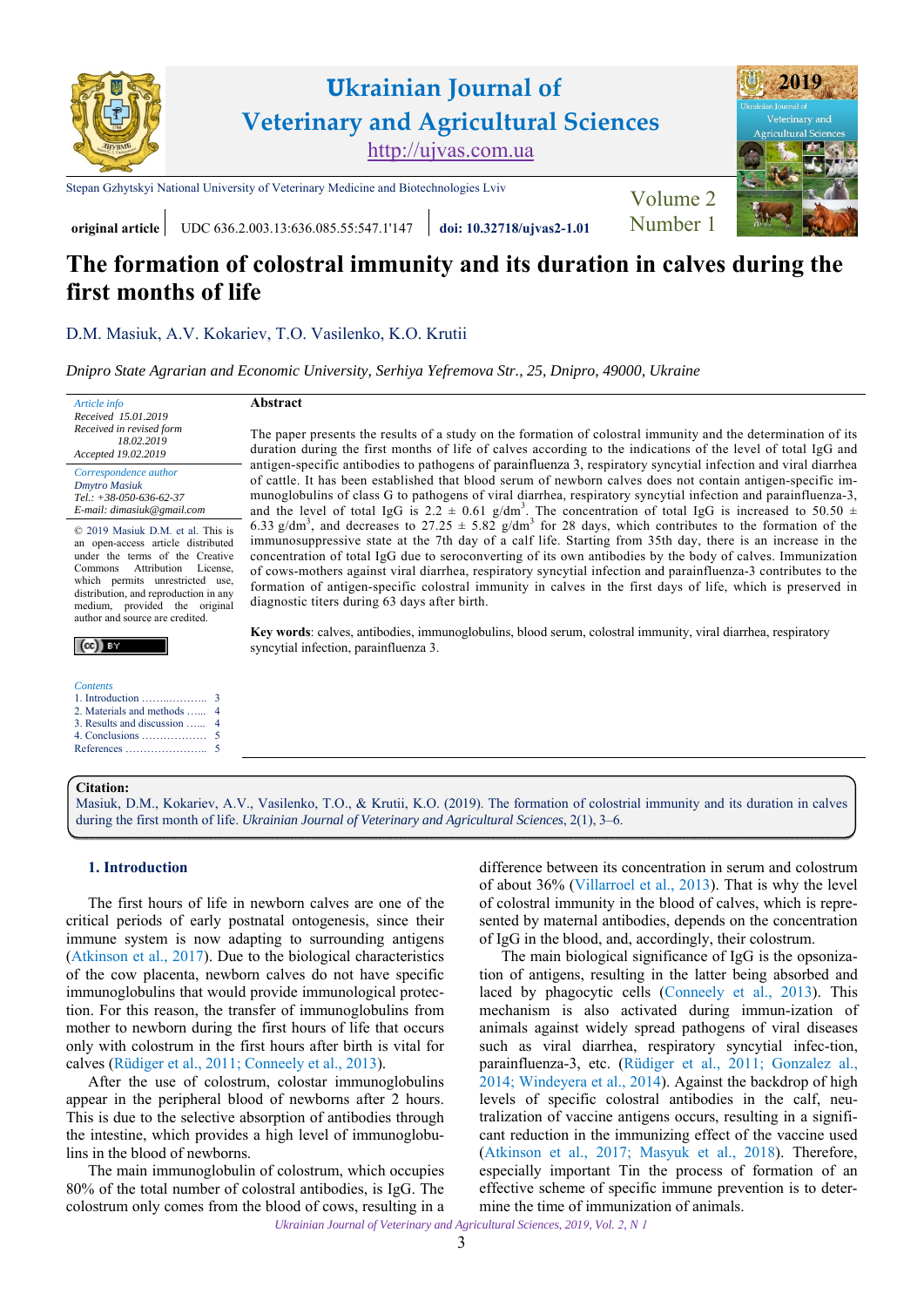<span id="page-1-0"></span>The purpose of the work was to study the formation of colostral immunity and determine its duration in calves during the first months of life.

# **2. Materials and methods**

The research was carried out on the basis of SRC biosafety and environmental control of the resources of the agroindustrial complex DSAEU. Blood serum was collected from calves to colostrum and after 7, 28, 35, 63 and 91 days of life for the study. Blood was collected from 5 animals from each age group. Mothers of the studied calves were immunized against BVDV, BRSV and BPI-3 polyvalent vaccine 5 and 2 weeks before fertilization.

The determination of the concentration of total immunoglobulin (Ig) G and specific antibodies to pathogens of parainfluenza-3 (BPI-3), respiratory syncytial infection (BRSV) and viral diarrhea of cattle (BVDV) was performed by ELISA using appropriate commercial test systems Bio- X Bovine Immunoglobulin (Belgium), Bio-X Bovine ParaInfluenza 3 Virus (Belgium), INGENASA Bovine Respiratory

Syncytial Virus Compac (Spain), ID Screen BVD Antibody Competition (France). Reading of the optical density of the samples under study was performed on a BioTek ELx800 (USA) Absorbance Microplate Reader.

#### **3. Results and discussion**

According to the results of the conducted studies, the level of total IgG and antigen-specific antibodies of colostral origin in the blood serum of calves during the early postnatal period of ontogenesis was determined.

Investigation of the level of non-specific IgG in blood serum of calves during the first 91 days of life allows monitoring the effectiveness of colostral immunity formation and evaluating its duration, which is essential in the analysis of the results of the study of colostral immunity by specific immunoglobulins.

The obtained results indicate that in blood serum of calves, the colostrum contains antibodies of class G (fig. 1) indicating the functional activity of the immune system in the calves even in the fetal period.



**Fig. 1.** Level of total IgG in blood serum of calves  $(M \pm m, g/dm^3, n = 5)$ *Note:*  $1. * - r \le 0.05$  in relation to calves' figures of 7th day of life;  $2. \Delta - P \le 0.05$  with respect to calves of 28th day of life.

It should be noted that at this time, the level of IgG is the smallest and is 2.2  $g/dm^3$ , which is conditioned by the biological peculiarities of the relationship between the mother organism and the fetus of the cattle and contributes to the formation of the physiological immune deficiency of newborns ([Masyuk et al., 2012\)](#page-3-0)

Studies of blood serum from calves at 7th day of life revealed a sharp increase (almost by 23 times) of IgG levels up to 50.50  $g/dm^3$ , in relation to newborn calves to colonization, indicating the absorption of colostral immunoglobulins in the intestines and saturation of animal blood.

At the 28th day of life, a probable decrease in the IgG concentration in the blood serum of calves to  $27.25$  g/dm<sup>3</sup>  $(P \le 0.05)$  was observed compared to calves in the 7th day of life, due to the natural catabolism of maternal antibodies in the continuation of postnatal ontogenesis ([Waldner &](#page-3-0) [Rosengren, 2009](#page-3-0)).

Starting from 35th day of life and further in the blood of calves, a gradual increase in the level of total IgG was found. Thus, at 35th day, the level of IgG increased by 1.51 times, at 63th day – by 2.27 times ( $P \le 0.05$ ), and at 91st day

– by 2.38 times ( $P \le 0.05$ ) compared with Indicators of calves at 28th day of life, due to the activation of its own immune system of calves [\(Reschke et al., 2017](#page-3-0)).

Consequently, until sucking colostrum in blood, calves contain a low level of total IgG, which sharply increases during the first 7 days of life against the background of colostrum casting, and decreases to  $27.25$  g/dm<sup>3</sup> at day 28 from birth, which causes the formation of age-related immunodeficiency of the neonatal period. From the 35th to the 91st day of life, a gradual increase in the level of IgG was observed compared to the calves of the 28th day of life, with the activation of mechanisms of its own immune system.

Investigation of colostral antigenspecies to viral diarrhea, parainfluenza-3, respiratory syncytial IgG infections in serum of calves whose mothers were immunized against the above-mentioned pathogens, it was established that all animals are seronegative before the colostrum is produced (Table 1), which is due to the invasion of the placenta of cattle for immune proteins [\(Bachmann et al., 1982](#page-2-0); [Abd et](#page-2-0)  [al., 2012;](#page-2-0) [Meganck et al., 2014](#page-3-0)).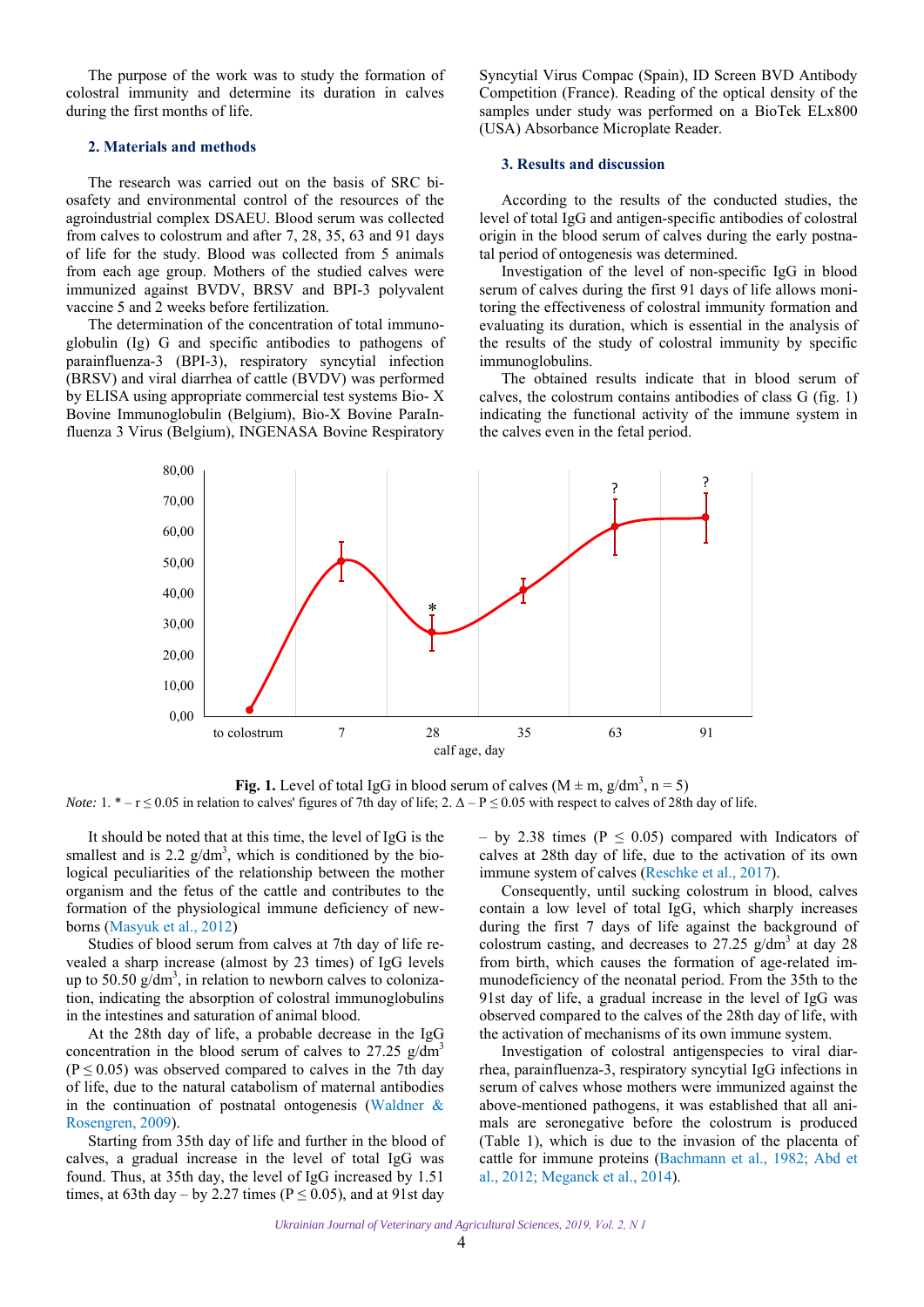#### <span id="page-2-0"></span>**Table 1**

| The level of antigen-specific IgG to the pathogens BPI-3, BRSV, BVDV in serum calves ( $M \pm m$ , $n = 5$ ) |  |
|--------------------------------------------------------------------------------------------------------------|--|
|                                                                                                              |  |

|                        |                       | $BPI-3$                       | <b>BRSV</b>         | <b>BVDV</b>                    | $BPI-3$      | <b>BRSV</b>                     | <b>BVDV</b> |
|------------------------|-----------------------|-------------------------------|---------------------|--------------------------------|--------------|---------------------------------|-------------|
|                        |                       | $S/P$ , %                     | OD, Un.             | $S/N$ , %                      |              | of all investigated / seroposi- |             |
| Cut off                |                       | 20                            | $0,768^X$           | $40^{\lambda}$                 | tive samples |                                 |             |
| diagnostic titer       |                       | 1:100                         | 1:4                 | 1:20                           |              |                                 |             |
|                        | before make colostrum |                               | $1.06 \pm 0.09$     | $66.89 \pm 7,26$               | 5/0          | 5/0                             | 5/0         |
| age of<br>calves, days |                       | $101.17 \pm 4.91$             | $0.08 \pm 0.01$     | $12.25 \pm 0.89$               | 5/5          | 5/5                             | 5/5         |
|                        | 28                    | $84.68 \pm 4.04$ <sup>*</sup> | $0.11 \pm 0.01^*$   | $16.42 \pm 2.71$               | 5/5          | 5/5                             | 5/5         |
|                        | 35                    | $68.19 \pm 9.09^*$            | $0.17 \pm 0.03^*$   | $22.09 \pm 1.11$ <sup>*</sup>  | 5/5          | 5/5                             | 5/5         |
|                        | 63                    | $48.62 \pm 5.43$ **           | $0.43 \pm 0.09$ **  | $27.67 \pm 1.61$ <sup>**</sup> | 5/4          | 5/5                             | 5/5         |
|                        | 91                    | $39.19 \pm 6.79***$           | $0.53 \pm 0.06$ *** | $71.60 \pm 10.76$ ***          | 5/3          | 5/5                             | 5/4         |

*Note*:  $1. * - r \le 0.05; ** - P \le 0.01; *** - P \le 0.001$  in relation to the calves of the 7th day of life; 2. The X-values have an inverseproportional dependence.

At 7th day of life all calves showed antigens-specific antibodies of class G to the parainfluenza-3 virus, the level of which is highest during the whole investigated period. In the future, a gradual decrease in the concentration of specific antibodies is observed, as indicated by a decrease in the S/P index at the 28th day of life by 16.3% ( $P \le 0.05$ ), at 35th day – by 32.6% ( $P \le 0.05$ ), at 36th day – 51.9% ( $P \le 0.01$ ), and at the 9st day the average value of S/P was the smallest and was probably lower by  $61.3\%$  (P  $\leq$  0.001) compared to the calves of the 7th day of life.

It should be noted that against the background of the downward dynamics of the antibody level, all animals of the 28th and 35th day of age are seropositive, indicating a fully formed group immunity, whereas at 63rd and at 91st day, 1 out of 5 and 2 out of 5 samples are seronegative for parainfluenza-3 in diagnostic titre 1:100. The presence of nonimmune calves or low-antibody animals promotes the activation of the aforementioned infection in the herd, resulting in an increase in the pressure of the parainfluenza-3 virus.

Similar results were obtained in the study of specific antibodies to antigens causative agent respiratory syncytial infection. All investigated groups of calves, starting from 7th day of age, have a 100% formed group immunity to respiratory syncytial infection, which is represented by specific antibodies of colostral origin, as evidenced by their gradual, but significant decrease over 91 days of life, compared to calves of the 7th day of life. At 7th day of life, the highest level of antigen-specific BRSV antibodies of class G was detected, which is evidenced by the smallest value of the optical density of the investigated samples.

The results of the study of colostral antibodies specific to the antigens of the pathogen of viral diarrhea in cattle indicate a fully-formed group immunity in calves of 7th, 28th, 35th and 63rd day. Thus, in the blood of calves of 7th day of age, the highest concentration of antigens specific to colostral antibodies was revealed, as indicated by the low value of the S/N index, which is inversely proportional to the level of immunoglobulins. In calves of 28th, 35th, 63rd and 91st day age, the S/N level is gradually increased by 1.34, 1.81  $(P \le 0.05)$ , 2.26  $(P \le 0.01)$  and 5.84  $(P \le 0.001)$  times, indicating a decrease in the anti-antibody specificity of the pathogen of antibodies. It should be noted that at the 91st day of life, 1 out of 5 calves is seronegative to the pathogen of BVD, which forms a "serological window", which can contribute to the infection of seronegative calves by the pathogen of viral diarrhea of cattle.

Consequently, colostrum immunity to pathogens of viral diarrhea, respiratory syncytial infection and parainfluenza-3 in calves derived from immunized mothers is fully formed and maintained at a high level during the first 35 days of life, after which the concentration of specific antibodies is gradually reduced, which is associated with the physiological catabolism of colostral antibodies, and starting from 63rd day animals have been identified that are seronegative and, accordingly, are susceptible to the aforementioned pathogens of viral diseases of calves.

# **4. Conclusions**

Colostrum excretion does not contain antigen-specific immunoglobulins of class G to pathogens of viral diarrhea, respiratory syncytial infection and parainfluenza-3, and the level of total IgG is  $2.2 \pm 0.61$  g/dm<sup>3</sup> in blood serum of newborn calves.

The concentration of total IgG is increased to 50.50  $\pm$ 6.33 g/dm<sup>3</sup>, and decreases to  $27.25 \pm 5.82$  g/dm<sup>3</sup> for 28 days, which contributes to the formation of the immunosuppressive state at 7th day of life in calves. Starting from 35th day, there is an increase in the concentration of total IgG due to seroconverting of its own antibodies by the body of calves.

Immunization of cows-mothers against viral diarrhea, respiratory syncytial infection and parainfluenza-3 contributes to the formation of antigen-specific colostral immunity in calves in the first days of life, which is preserved in diagnostic titers during 63 days of birth.

#### **References**

- [Abd, El., Fattah, A.M., Abd Rabo, F.H., EL-Dieb, S.M., & El-](https://doi.org/10.1186/1746-6148-8-19)Kashef, H.A. (2012). Changes in composition of colostrum of Egyptian buffaloes and Holstein cows. *BMC Veterinary Research*., 8, 19. doi: 10.1186/1746-6148-8-19.
- [Atkinson, D.J., von Keyserlingk, M.A.G., & Weary, D.M. \(2017\).](https://doi.org/10.3168/jds.2016-11800)  Benchmarking passive transfer of immunity and growth in dairy calves. *Journal of Dairy Science*, 100(5), 3773–3782. doi: 10.3168/jds.2016-11800.
- [Bachmann, P.A., Eichhorn, W., & Hess, R.G. \(1982\). Aktive Mut](https://doi.org/10.5282/ubm/epub.3431)terschutzimpfung: passive Immunisierung von Neugeborenen. *Tierärztl. Umsch,* 37, 684–703. doi: 10.5282/ubm/epub.3431.
- [Conneely, M., Berry, D., Sayers, R., Murphy, J., Lorenz, I.,](https://doi.org/10.1017/S1751731113001444)  Doherty, M., & Kennedy, E. (2013). Factors associated with the concentration of immunoglobulin G in the colostrum of dairy cows. *Vet. Animal*, 7(11), 1824–1832. doi: 10.1017/S1751731113001444.